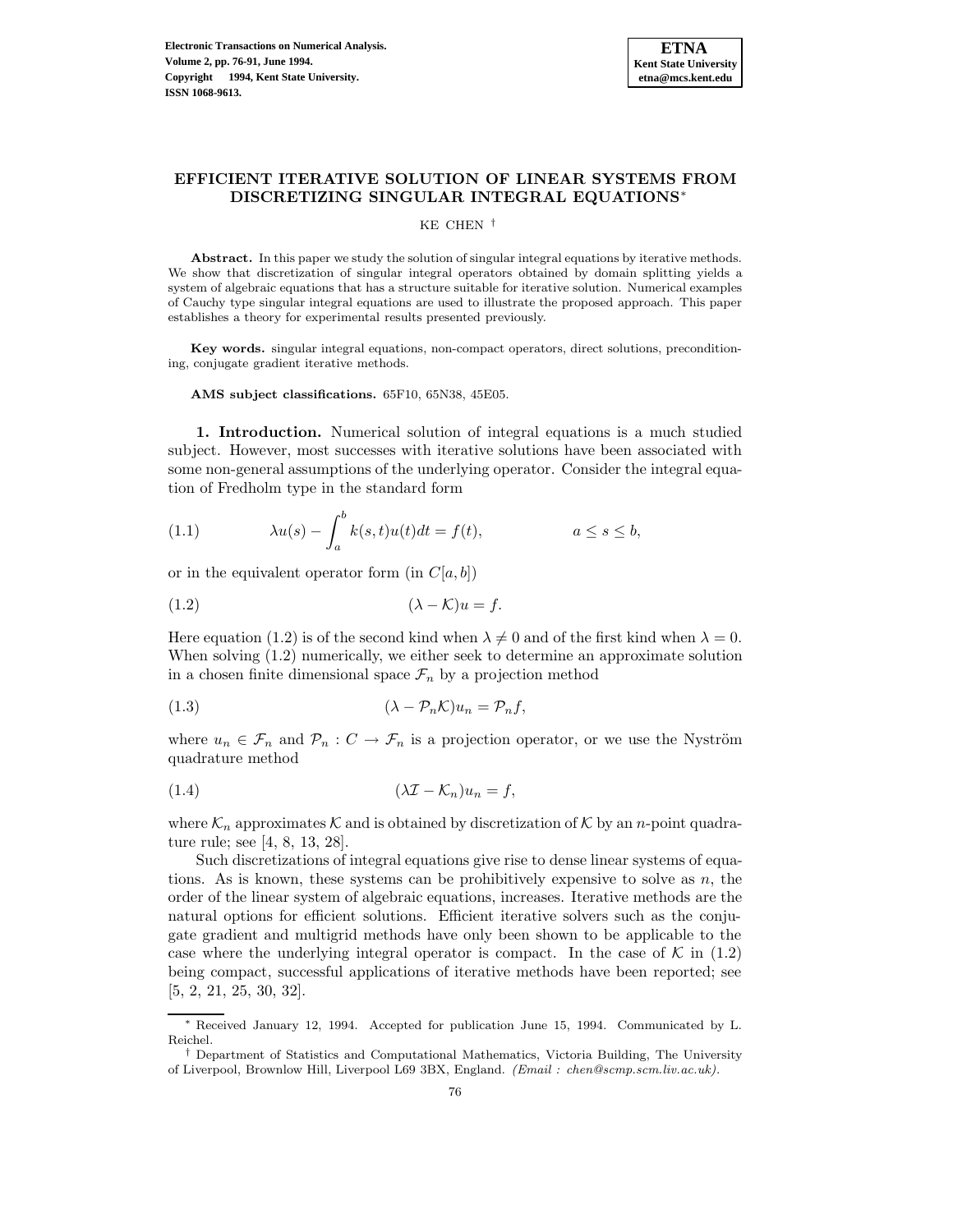When  $K$  is not a compact operator, only few results are available on the convergence of iterative methods. In the particular case when  $K$  is not compact because the boundary in a boundary integral equation is not smooth, some results on multigrid methods can be found in  $[6, 11, 34]$  and on the conjugate gradient method in [10]. In the notation of  $(1.1)$ , this kind of non-compactness may be characterized by a fixed point singularity, say, as  $t \to a$ . The concern of the present paper is the large class of problems where the 'moving' singularity as  $t \rightarrow s$  causes the operator to be noncompact. These problems include singular integral equations (SIE's) of Cauchy type and of Hadamard finite part type.

We remark that there are regularization methods for the solution of Cauchy type singular integral equations (CSIE's), which effectively transform the original integral equation, such as (1.1), into a new integral equation with compact operators (weaklysingular kernels) involving double integrals; see [17, 22]. Iterative methods for the so obtained integral equations are discussed in [18]. A related approach can be used to solve hypersingular integral equations (HSIE's); see [9, 1]. For the regularized equations obtained, several iterative methods are known to be readily applicable, although this regularization approach is expensive.

It has been widely noted that the direct approach to solving SIE's is more efficient than first regularizing the equation and then solving the regularized equation, because the direct approach requires less numerical integration. Moreover, the solutions obtained from the direct and the regularized approach can be identical in the case of CSIE's; see [22]. Direct solution methods for SIE's are discussed in [16, 26, 27, 1] and the references therein. However, there has been little work reported on direct iterative methods that we are aware of. In [3], we attempted to devise a modification of a two-grid method that obtained good results for the case of HSIE's. But that approach was heuristic.

The present paper considers the direct solution of a non-compact integral operator equation by iterative methods. The singularity occurs at  $t \to s$  for all  $s \in (a, b)$  in equation (1.1). The results of our work are applicable to the direct solution of both CSIE's and HSIE's, and they also explain why the method in [3] works well.

Our main idea in this paper is based on introducing and identifying suitable splittings of singular integral operators into the most singular (but bounded) part and the compact part. We propose to use the inverse of the bounded operator as a preconditioner for the equation. Numerical discretizations will reveal that the preconditioned equation can be solved efficiently and that iterative methods are applicable. We suggest the use of a simple conjugate gradient method, but other methods such as the multigrid methods may be applied. Examples of solving CSIE's are given to show the efficiency of the proposed method.

**2. Operator splitting techniques.** We consider a class of singular integral operators of the form

(2.1) 
$$
(\mathcal{K}u)(s) = \int_a^b k(s,t)u(t)dt, \qquad s \in [a,b],
$$

whose kernel  $k(s,t)$  is singular when  $t \to s$ , and such that K is non-compact, but for any positive  $\hat{\varepsilon}_1, \hat{\varepsilon}_2 > 0$  the operator

(2.2) 
$$
(\hat{\mathcal{K}}u)(s) = \left(\int_a^{s-\hat{\varepsilon}_1} + \int_{s+\hat{\varepsilon}_2}^b \right) k(s,t)u(t)dt, \qquad s \in [a,b],
$$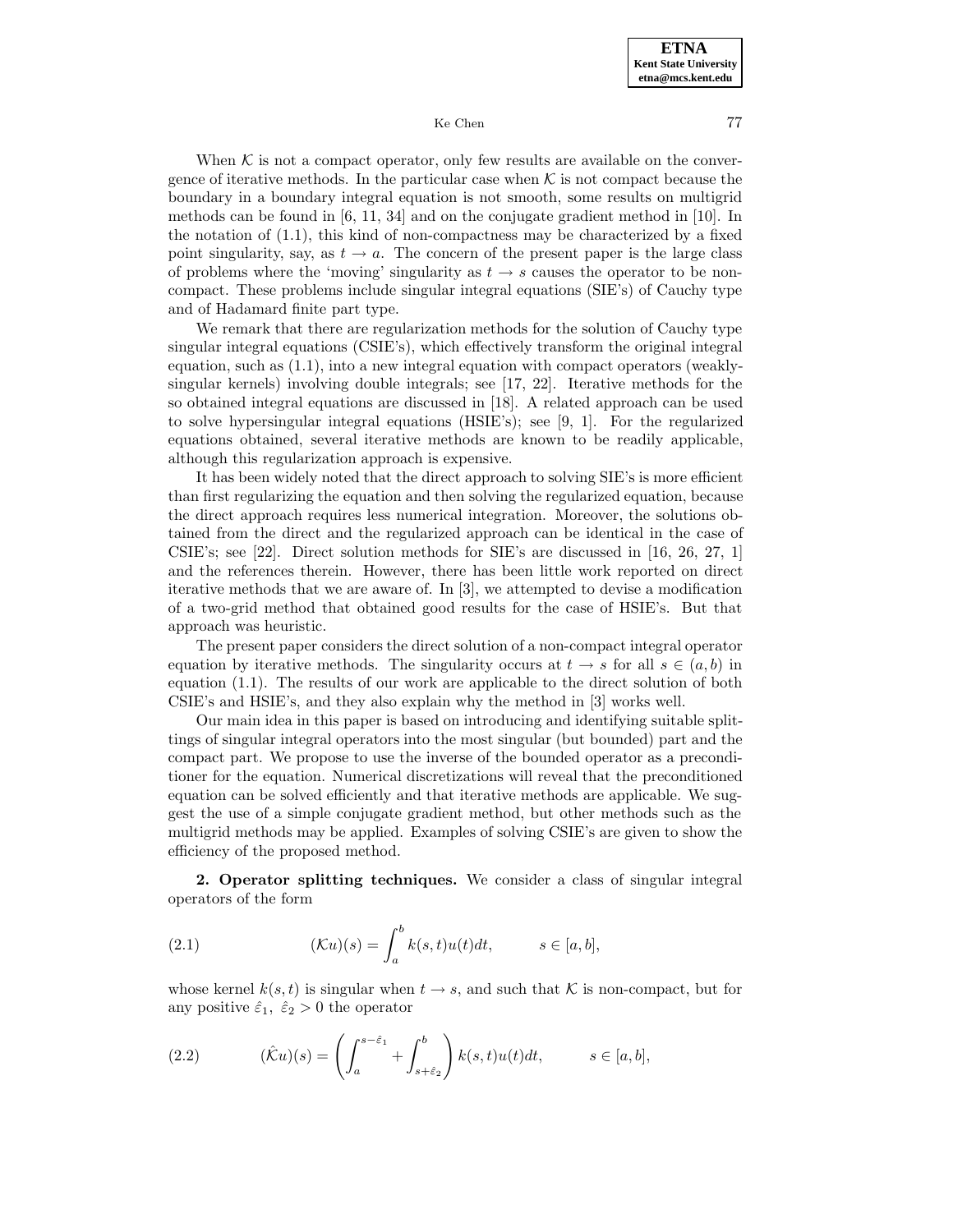is compact in  $C[a,b]$ . Assume that K is bounded and that  $\lambda$  is not an eigenvalue of K. Then equation (1.1) has a unique solution. This kind of kernels include as a special case

(2.3) 
$$
k(s,t) = \frac{\hat{k}(s,t)}{|s-t|^{\alpha}}, \qquad \alpha \ge 1,
$$

where  $\alpha = 1$  corresponds to a Cauchy singular operator, and where  $\alpha > 1$  corresponds to a hypersingular operator valid in the sense of Hadamard finite part; see [20, 15]. Here we have assumed that  $\hat{k}(s,t)$  is continuous for  $s,t \in [a,b]$ .

Partition [a, b] into m subintervals  $I_i = [s_{i-1}, s_i), i = 1, \dots, m$ , i.e.,

(2.4) 
$$
P^m : a = s_0 < s_1 < \cdots < s_{m-1} < s_m = b.
$$

We propose to split K into  $\mathcal{K}_1 + \mathcal{K}_2$  based on this partition, where  $\mathcal{K}_1$  is bounded and  $\mathcal{K}_2$  is compact, and consider two approaches.

**2.1. Method A.** Define for  $i, j = 1, \dots, m$  operators

(2.5) 
$$
(\mathcal{K}_{i,j}u)(s) = \int_{s_{j-1}}^{s_j} k(s,t)u(t)dt, \quad \text{for } s \in I_i,
$$

which are the restrictions of K over interval  $I_i$ . Then evidently we have for  $s \in I_i$  that

(2.6) 
$$
(\mathcal{K}u)(s) = \sum_{j=1}^{m} (\mathcal{K}_{i,j}u)(s).
$$

If we denote by  $u_i$  the restriction of any function  $u \in C[a, b]$  to  $I_i$  accordingly, then, for any  $s \in [a, b]$ ,

(2.7) 
$$
\mathcal{K}u = \begin{pmatrix} \mathcal{K}_{1,1} & \mathcal{K}_{1,2} & \cdots & \mathcal{K}_{1,m} \\ \mathcal{K}_{2,1} & \mathcal{K}_{2,2} & \cdots & \mathcal{K}_{2,m} \\ \vdots & \vdots & \cdots & \vdots \\ \mathcal{K}_{m,1} & \mathcal{K}_{m,2} & \cdots & \mathcal{K}_{m,m} \end{pmatrix} \begin{pmatrix} u_1 \\ u_2 \\ \vdots \\ u_m \end{pmatrix}
$$

We propose the splitting

$$
(\text{2.8}) \quad \mathcal{K} = \mathcal{D}_1 + \mathcal{C}_1,
$$

where

$$
\mathcal{D}_1 = \begin{pmatrix} \mathcal{K}_{1,1} & \mathcal{K}_{1,2} & & \\ \mathcal{K}_{2,1} & \mathcal{K}_{2,2} & \ddots & \\ & \ddots & \ddots & \ddots \\ & & \mathcal{K}_{m,m-1} & \mathcal{K}_{m,m} \end{pmatrix} \quad \text{and} \quad \mathcal{C}_1 = \mathcal{K} - \mathcal{D}_1.
$$

It can be seen that, for the partition  $P^m$ , operator  $C_1$  is compact as its kernel is continuous,  $\mathcal{D}_1$  contains all singularities of  $\mathcal K$  and is bounded since  $\mathcal K$  is bounded.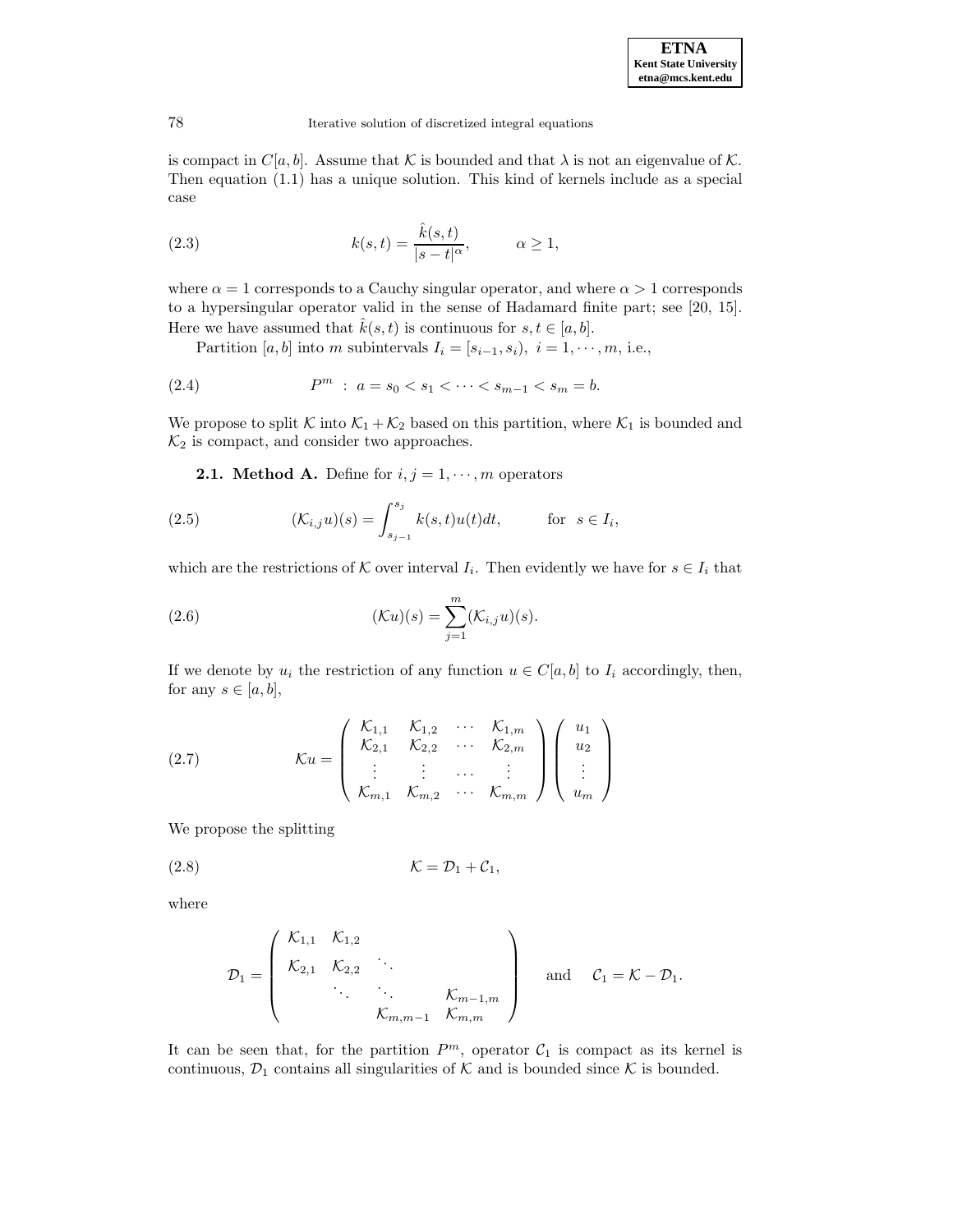**2.2. Method B.** In order to further isolate the singularities of  $\mathcal{D}_1$  as well as those of  $K$ , we now present a second approach. We modify the partition in  $(2.4)$  to

$$
(2.9) P_{\underline{\varepsilon}}^m : a = s_0 < s_0 + \varepsilon_0 < s_1 - \varepsilon_1 < s_1 < s_1 + \varepsilon_1 < \cdots \\
 \cdots < s_{m-1} < s_{m-1} + \varepsilon_{m-1} < s_m - \varepsilon_m < s_m = b,
$$

where  $\underline{\varepsilon} = {\varepsilon_0, \varepsilon_1, \cdots, \varepsilon_m}$  with  $\varepsilon_0 = \varepsilon_m = 0$ . As before, let  $\overline{I}_i = [s_{i-1} + \varepsilon_{i-1}, s_i - \varepsilon_i]$ , for  $i = 1, \dots, m$ , and  $\bar{I}_{\varepsilon_j} = [s_j - \varepsilon_j, s_j + \varepsilon_j]$ , for  $j = 2, \dots, m - 1$ , be subintervals of [a, b]. Denote the restrictions of operator K by  $\{\mathcal{K}_{i,j}\}, \{\mathcal{K}_{i,\varepsilon_j}\}, \{\mathcal{K}_{\varepsilon_i,j}\},$  and  $\{\mathcal{K}_{\varepsilon_i,\varepsilon_j}\},$ i.e.,

$$
\begin{array}{rcl}\n(\mathcal{K}_{i,j}u)(s) & = & \int_{\bar{I}_j} k(s,t)u(t)dt, & \text{for } s \in \bar{I}_i, \\
(\mathcal{K}_{i,\varepsilon_j}u)(s) & = & \int_{\bar{I}_{\varepsilon_j}} k(s,t)u(t)dt, & \text{for } s \in \bar{I}_i, \\
(\mathcal{K}_{\varepsilon_i,j}u)(s) & = & \int_{\bar{I}_j} k(s,t)u(t)dt, & \text{for } s \in \bar{I}_{\varepsilon_i}, \\
(\mathcal{K}_{\varepsilon_i,\varepsilon_j}u)(s) & = & \int_{\bar{I}_{\varepsilon_j}} k(s,t)u(t)dt, & \text{for } s \in \bar{I}_{\varepsilon_i}.\n\end{array}
$$

Then operator  $K$  may be written as

$$
(2.10) \ \mathcal{K} = \left(\begin{array}{cccccc} \mathcal{K}_{1,1} & \mathcal{K}_{1,\varepsilon_1} & \mathcal{K}_{1,2} & \mathcal{K}_{1,\varepsilon_2} & \cdots & \mathcal{K}_{1,\varepsilon_{m-1}} & \mathcal{K}_{1,m} \\ \mathcal{K}_{\varepsilon_1,1} & \mathcal{K}_{\varepsilon_1,\varepsilon_1} & \mathcal{K}_{\varepsilon_1,2} & \mathcal{K}_{\varepsilon_1,\varepsilon_2} & \cdots & \mathcal{K}_{\varepsilon_{1,\varepsilon_{m-1}}} & \mathcal{K}_{\varepsilon_1,m} \\ \mathcal{K}_{2,1} & \mathcal{K}_{2,\varepsilon_1} & \mathcal{K}_{2,2} & \mathcal{K}_{2,\varepsilon_2} & \cdots & \mathcal{K}_{2,\varepsilon_{m-1}} & \mathcal{K}_{2,m} \\ \vdots & \vdots & \vdots & \vdots & \cdots & \vdots & \vdots \\ \mathcal{K}_{m,1} & \mathcal{K}_{m,\varepsilon_1} & \mathcal{K}_{m,2} & \mathcal{K}_{m,\varepsilon_2} & \cdots & \mathcal{K}_{m,\varepsilon_{m-1}} & \mathcal{K}_{m,m}\end{array}\right) = \mathcal{D}_2 + \mathcal{C}_2,
$$

where

$$
\mathcal{D}_2 = \left(\begin{array}{cccc} \mathcal{K}_{1,1} & \mathcal{K}_{1,\varepsilon_1} & & \\ \mathcal{K}_{\varepsilon_1,1} & \mathcal{K}_{\varepsilon_1,\varepsilon_1} & \cdots & \\ \vdots & \vdots & \ddots & \ddots \\ \mathcal{K}_{m,\varepsilon_{m-1}} & \mathcal{K}_{m,m} & \end{array}\right).
$$

Note that the definition for  $\mathcal{K}_{i,j}$  in (2.10) is different from that of (2.8) because the partition has been modified.

REMARK 2.1. When the integral in  $(2.1)$  is obtained by simplifying a boundary integral over a closed contour, it is possible that both  $\varepsilon_0$  and  $\varepsilon_m$  in Method B must be chosen non-zero and in this case both methods require a slight modification with regard to the correct splitting in order to make  $C_1$  and  $C_2$  compact. This point is discussed further in  $\S$ 7.

**3. Discretization of singular integral operators.** We now consider the discretization of the singular integral operator (2.1) and show how the same discretization for singular operators  $\mathcal{D}_1$  and  $\mathcal{D}_2$  gives rise to block diagonal matrices. This is true for a class of commonly used numerical methods including the classical collocation and Nyström methods.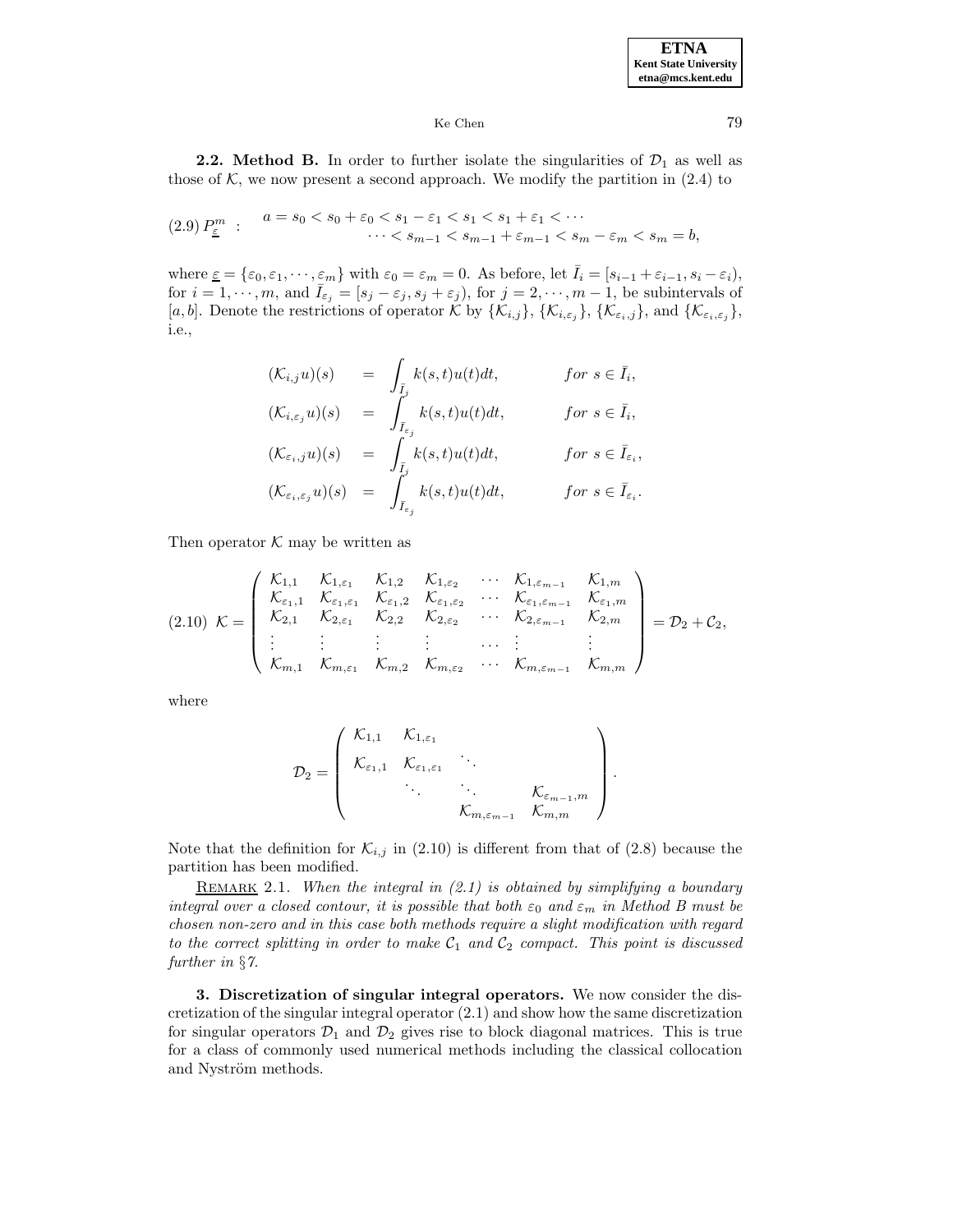**3.1. Collocation methods using piecewise polynomials.** For simplicity and without essential loss of generality, we describe all subsequent discretization methods by taking the number of divisions of  $[a,b]$  to be m and by partitioning  $[a,b]$  according to  $P<sup>m</sup>$  of (2.4). More generally, this idea can be applied to any independent partition of  $[a, b]$  different from that of the operator splitting partition (2.4), and similar results may be derived.

Now let us assume that we use the partition  $P<sup>m</sup>$  of (2.4). Suppose in each interval  $I_i$  ( $i = 1, \dots, m$ ) an r-th order piecewise interpolating polynomial is sought to approximate the function

(3.1) 
$$
u_m(s) = \sum_{\ell=1}^r u_{i,\ell} \phi_{i,\ell}(s)
$$

at r interpolation points  $\{s_{i,\ell}\}$ 

$$
(3.2) \t s_{i-1} \leq s_{i,1} < s_{i,2} < \cdots < s_{i,r} \leq s_i,
$$

where  $\phi_{i,\ell}$  represents the  $\ell$ -th Lagrange basis polynomial. Then the approximation for K is (for  $s \in I_i$ )

(3.3) 
$$
(\mathcal{K}u_m)(s) = \sum_{i=1}^m \int_{s_{i-1}}^{s_i} \sum_{j=1}^r u_{i,j} \phi_{i,j}(t) k(s,t) dt = \sum_{i=1}^m (\mathcal{K}_{i,j} u_m)(s),
$$

where  $(\mathcal{K}_{i,j}u_m)(s)$  approximates  $(\mathcal{K}_{i,j}u)(s)$  for  $i, j = 1, \dots, m$ . Define the residual function, for  $s \in [a, b]$ ,

(3.4) 
$$
r(s) = \lambda u_m(s) - (\mathcal{K}_{i,j} u_m)(s) - f(s).
$$

On formally collocating at  $\{s_{i,j}\}\)$ , we obtain for Method A of §2.1 the equation

(3.5) 
$$
\lambda \underline{u}_m - D_1 \underline{u}_m - C_1 \underline{u}_m = \underline{f}_m,
$$

where

$$
\begin{cases} \underline{u}_m = (u_{1,1}, \dots, u_{1,r}, u_{2,1}, \dots, u_{2,r}, \dots, u_{m,1}, \dots, u_{m,r})^T \\ \underline{f}_m = (f_{1,1}, \dots, f_{1,r}, f_{2,1}, \dots, f_{2,r}, \dots, f_{m,1}, \dots, f_{m,r})^T \end{cases}
$$

and  $u_{i,j} = u_m(s_{i,j})$ . Here  $K = (K_{i,j})_{m \times m r}$  is a block matrix of size  $m \times m$ , with each  $K_{i,j}$  block of size  $r \times r$ , and  $C_1 = K - D_1$ , where

(3.6) 
$$
D_1 = \begin{pmatrix} K_{1,1} & K_{1,2} & & \\ K_{2,1} & K_{2,2} & \ddots & \\ & \ddots & \ddots & K_{m-1,m} \\ & & K_{m,m-1} & K_{m,m} \end{pmatrix}
$$

is a block tridiagonal matrix of size  $m \times m$ .

**3.2. Nyström quadrature methods.** Suppose the following quadrature rule is used over interval  $I_i$  for  $i = 1, \dots, m$  (note that  $\bigcap I_i = \{0\}$  and  $\bigcup I_i = [a, b]\}$ )

(3.7) 
$$
\int_{s_{i-1}}^{s_i} g(t)dt \approx \sum_{j=1}^r w_j g(s_{i,j}),
$$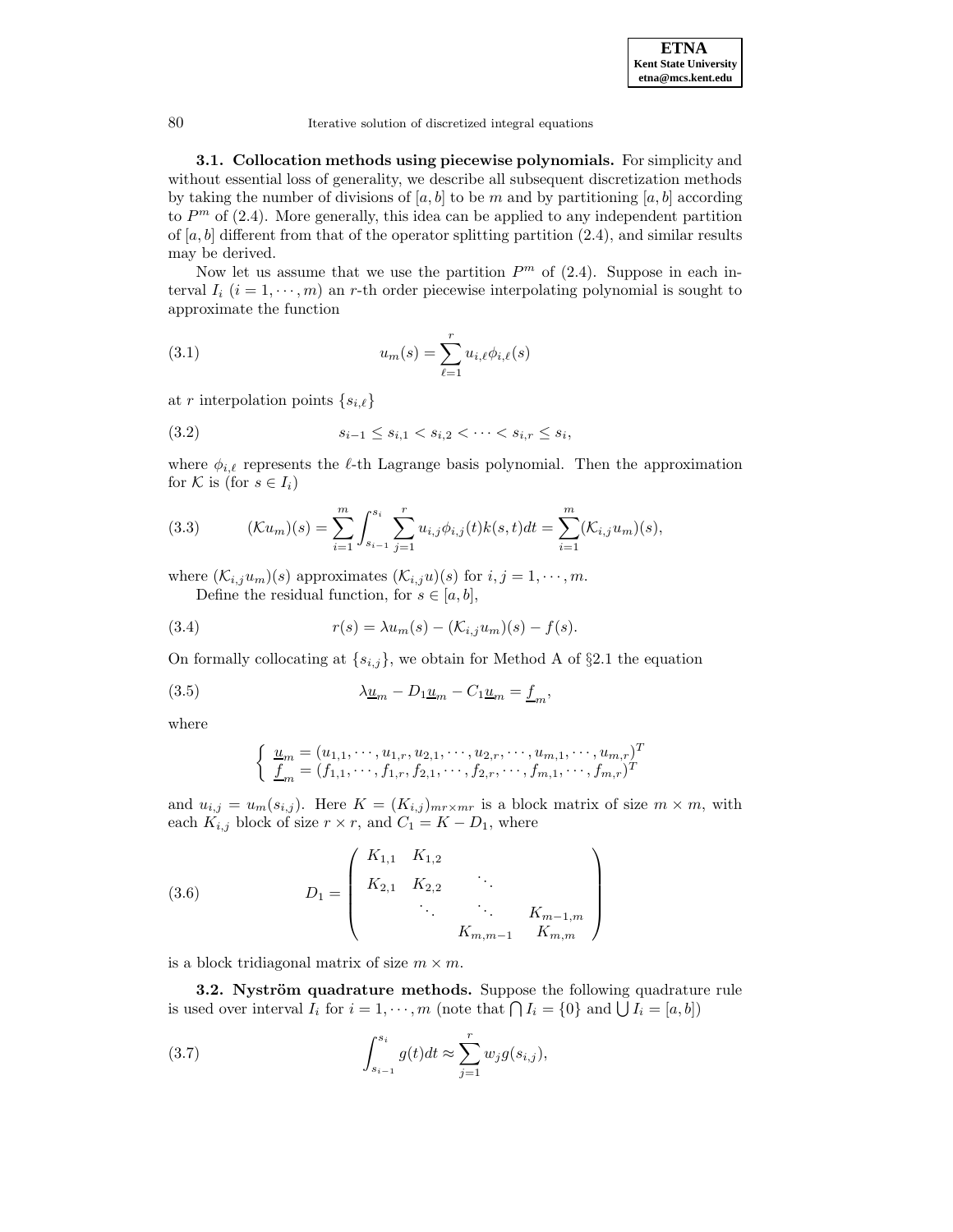where  $\{w_j\}$  are the weights and  $\{s_{i,j}\}\$ are the r quadrature nodal points. Then  $(\mathcal{K}u)(s)$  is approximated by

(3.8) 
$$
(\mathcal{K}_m u_m)(s) = \sum_{i=1}^m \sum_{j=1}^r w_j k(s, s_{i,j}) u_m(s_{i,j}) = \sum_{i=1}^m (\mathcal{K}_{i,j}^{(m)} u_m)(s),
$$

where  $(\mathcal{K}_{i,j}^{(m)}u_m)(s)$  approximates  $(\mathcal{K}_{i,j})u(s)$  for  $i, j = 1, \dots, m$ . Denote the residual function by

(3.9) 
$$
r(s) = \lambda u_m(s) - (\mathcal{K}_{i,j} u_m)(s) - f(s), \quad \text{for } s \in [a,b].
$$

Then collocating at all nodal points  $\{s_{i,j}\}\$  using Method A of  $\S 2.1$  gives rise to the linear system

(3.10) 
$$
\lambda \underline{u}_m - D_1 \underline{u}_m - C_1 \underline{u}_m = \underline{f}_m,
$$

where we keep the same notation in  $(3.5)$  because  $D_1$  and  $C_1$  are the same as before in structure, and  $\underline{u}_m$  and  $\underline{f}_m$  are also the same except that now  $s_{i,j}$  represent nodes rather than interpolation points. The main point to note is that  $D_1$  is again a block tridiagonal matrix.

**3.3. Numerical methods for the splitting Method B.** For partition  $P_{\varepsilon}^{m}$  of (2.9) for operators, we now investigate the structure of discretized systems when the underlying approximation is again based on partition  $P<sup>m</sup>$  of (2.4). The relevance of  $\underline{\varepsilon}$ is considered in relation to nodes  $\{s_{i,j}\}$ . Essentially, we want to choose  $\underline{\varepsilon}$  small, and in particular if all nodes  $\{s_{i,j}\}\$ are outside the set  $\bigcup_{j=1}^{m-1} \bar{I}_{\varepsilon_j}$ , the singular operators give rise to block diagonal matrices.

**3.3.1. The general case.** Suppose  $r_{\epsilon_j}$  denotes the number of nodes falling inside interval  $\bar{I}_{\varepsilon_j}$  for  $j = 1, \cdots m-1$  and  $r_j$  denotes the number of nodes inside  $\bar{I}_j$ for  $j = 1, \dots, m$ . Then the total number of nodes is given by

(3.11) 
$$
n = \sum_{i=1}^{m} r_i + \sum_{j=1}^{m-1} r_{\varepsilon_j} = \begin{cases} mr, & \text{open,} \\ m(r-1) + 1, & \text{closed,} \end{cases}
$$

where 'open' and 'closed' refer to the type of quadrature methods if the underlying method is as in §3.2. If the method is as in §3.1, then 'open' and 'closed' refer to piecewise and continuous approximations respectively.

Using either method of  $\S3.1$  or of  $\S3.2$ , the operator equation (1.2) based on (2.10) is discretized, and we obtain

(3.12) 
$$
\lambda \underline{u}_m - D_2 \underline{u}_m - C_2 \underline{u}_m = \underline{f}_m,
$$

where  $\underline{u}_m$  and  $\underline{f}_m$  are as understood in (3.5) and (3.10). Here  $D_2$  is now a block tridiagonal matrix of size  $(2m - 1) \times (2m - 1)$ , with the *i*-th diagonal block of size  $r_i \times r_i$  (or  $r_{\varepsilon_i} \times r_{\varepsilon_i}$ ) and off-diagonal blocks of rectangular matrices. Again  $K = D_2 + C_2$ is a block matrix.

Since our intention is to invert matrix  $(\lambda I - D_2)$  (or rather to solve the linear system  $(\lambda I - D_2)x = y$ ; see the next section), we should generally choose each  $\varepsilon_i$ such that  $r_{\varepsilon_i}$  is small compared to  $r_i$  so as to have an inexpensive inversion process. For example, for  $m = 3$  and quartic approximations with  $r_1 = r_2 = r_3 = 3$  and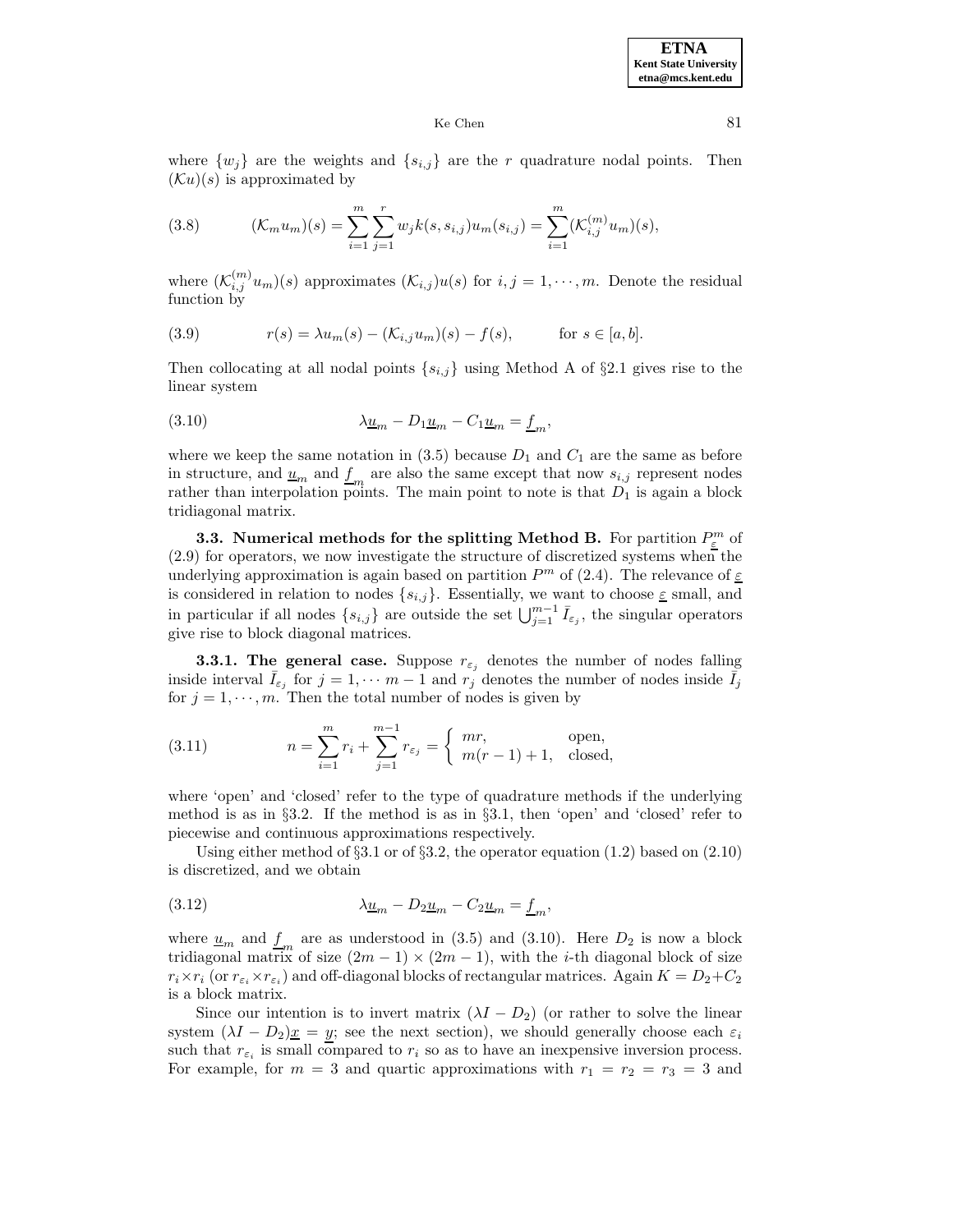$r_{\varepsilon_1} = r_{\varepsilon_2} = 1$  are used, the structure of matrix  $D_2$  is of the following form (a  $5 \times 5$ block tridiagonal matrix)



**3.3.2.** The special case. The case when all nodes are outside  $\bigcup_{j=1}^{m-1} \bar{I}_{\varepsilon_j}$  is of interest because further simplifications occur. For piecewise polynomial approximations, this means that the approximation is globally discontinuous or piecewise continuous in general. For quadrature methods, this case corresponds to the use of open type quadrature formula, see (3.6). Gaussian quadrature formulas are of this type; [19]. Here  $r_{\varepsilon_1} = \cdots = r_{\varepsilon_{m-1}} = 0$ . Then in (3.12), the structure of  $D_2$  reduces to the simpler form

(3.14) 
$$
D_2 = \begin{pmatrix} K_{11} & & & \\ & K_{22} & & \\ & & \ddots & \\ & & & K_{m,m} \end{pmatrix}.
$$

where each diagonal block is a  $r \times r$  matrix; cf. (3.6).

REMARK 3.1. As long as the underlying numerical method is of 'open' type as implied in (3.11), we may always choose  $\epsilon$  to be so small that the above conditions hold  $(r_{\varepsilon_i} = 0$  for all i), and we still have the structure of  $D_2$  as given in (3.14) when all  $\varepsilon_i$  are positive.

**3.3.3. Computational complexity.** With our new splitting method, the work required to invert  $D_2$  or to solve  $D_2 \underline{x} = y$  (for the preconditioner in §4) is determined by the size of  $\underline{\varepsilon}$ . There may be two approaches one can adopt for choosing  $\underline{\varepsilon}$  to ensure an  $O(n^2)$  efficiency for the subsequent iterative method; see §5.

- (1) Fix  $r_{\varepsilon_i} \equiv k_1$  (for some integer  $k_1 \geq 1$ , independent of  $n = mr$ ), and  $\varepsilon_j < \min\{(s_j - s_{j-1}), (s_{j+1} - s_j)\}\.$  Then the solution of  $D_2x = y$  requires  $O(m(r+k_1)^3) = O(n)$  operations.
- (2) Choose  $1 \leq r_{\varepsilon_j} \leq k_2 \min\{r, n^{1/3}\}\)$  for some fixed integer  $k_2 \geq 1$ , and again  $\varepsilon_j < \min\{(s_j - s_{j-1}), (s_{j+1} - s_j)\}\.$  Then the solution of  $D_2 \underline{x} = \underline{y}$  requires  $O(m(r + \max_j r_{\varepsilon_j})^3)$ , i.e., at most  $O(n^2)$  arithmetic operations.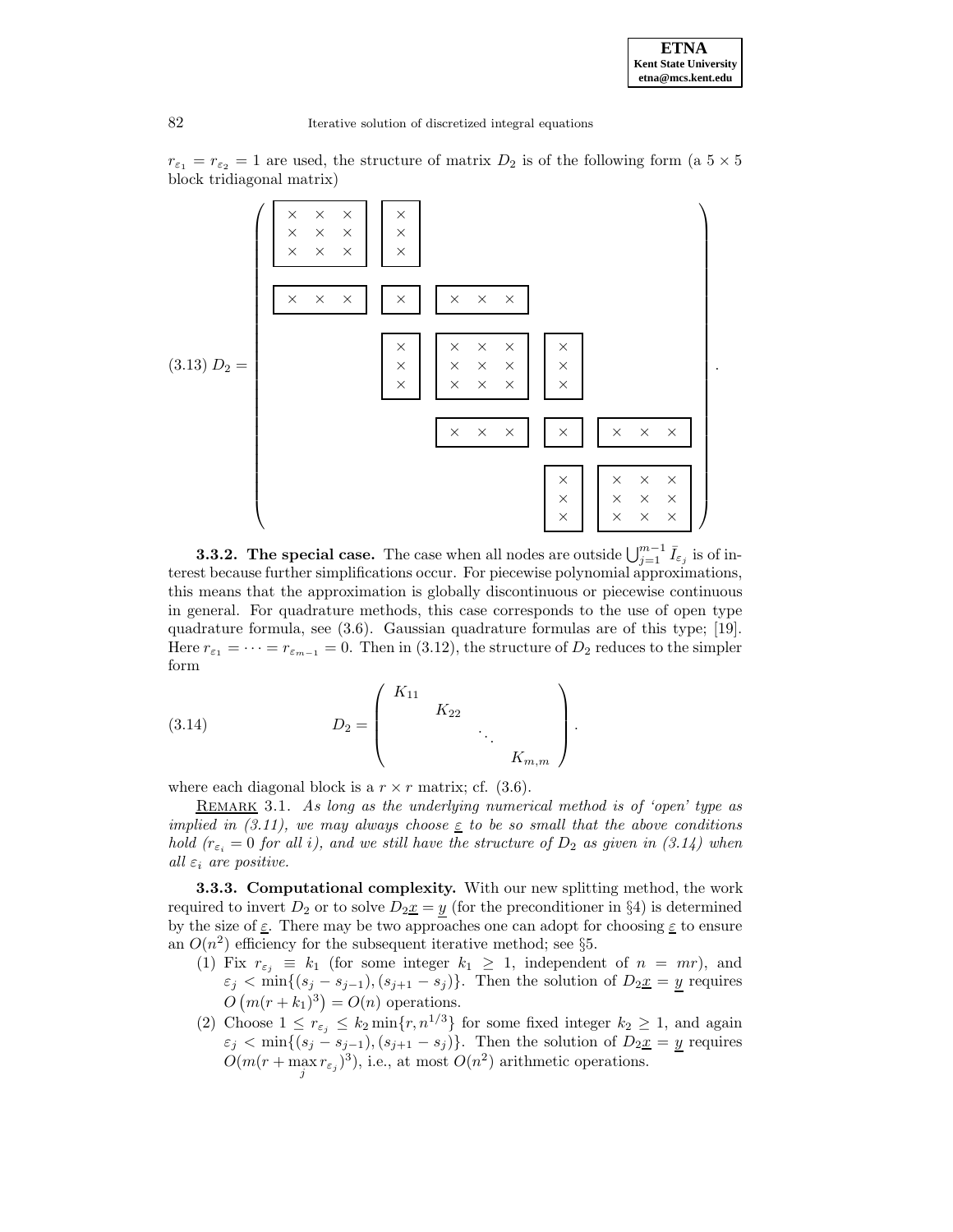Here we have shown how to choose  $\varepsilon$ , given a discretization (mesh), to ensure the  $O(n^2)$  efficiency (see §§4-5). But conversely if we use different discretizations with an increasing number of mesh points to solve the same integral equation, given a prescribed  $\underline{\varepsilon}$ , then  $r_{\varepsilon_i}$ 's will be free parameters depending on n and thus  $D_2 \underline{x} = y$  will be asymptotically expensive to solve as  $n \to \infty$ , requiring  $O(n^3)$  operations in theory, though in practice we may still be able to observe some gains in efficiency from using such a preconditioner; see [6, 10, 33] for related work.

**4. Reformulated integral equations and preconditioning.** We have considered numerical methods for discretizing the original (or singular) integral equation i.e.  $(\lambda u - \mathcal{K}u) = f$ . We now first reformulate the above integral equation and then discretize subsequently. It turns out that the discretized equations of the singular integral equation (SIE) and the reformulated integral equation (RIE) only differ by a matrix multiplied to the latter. This matrix serves as a natural preconditioner, which is a key to understand the vast difference in eigenvalue spectrum of the two coefficient matrices. Note that the RIE has a compact operator plus a multiple of an identity operator. Consequently, iterative methods are only efficient for the discretized RIE's  $(see §5).$ 

As the subsequent discussion will apply to both splitting methods (A and B of §2), we simply denote the original SIE as  $(K = \mathcal{D} + \mathcal{C}$ , refer to (1.1) and (2.1)))

$$
(4.1)\qquad \qquad (\lambda - \mathcal{D} - \mathcal{C})u = f
$$

and the corresponding RIE as

(4.2) 
$$
(\mathcal{I} - (\lambda - \mathcal{D})^{-1}\mathcal{C})u = (\lambda - \mathcal{D})^{-1}f.
$$

The useful observation is that K is non-compact while  $(\lambda - \mathcal{D})^{-1}\mathcal{C}$  is compact as  $(\lambda - \mathcal{D})^{-1}$  is bounded and C is compact.

Adopting the numerical methods of  $\S3$ , equations  $(4.1)-(4.2)$  may be discretized to give

$$
(4.3) \qquad \qquad (\lambda - D - C)\underline{u}_m = f
$$

and

(4.4) 
$$
(I - (\lambda I - D)^{-1}C)\underline{u}_m = (\lambda I - D)^{-1}\underline{f}_m,
$$

where we have shown in the previous section that D and also  $(\lambda I - D)$  are at most block tridiagonal matrices. We can claim that the eigenvalues of the coefficient matrix of  $(4.4)$  cluster at the point 1 as those of the operator in  $(4.2)$  do. This is a desirable property for the iterative method in the next section. The remaining question is whether it is feasible to calculate  $\underline{x} = (\lambda I - D)^{-1} \underline{y}$  which would be required by most iterative methods. This can be achieved by solving  $(\lambda I - D)x = y$  which is not expensive because  $D$  is of simple forms.

REMARK 4.1. In general, K as an operator may be split into the form in  $(4.1)$ for any strongly elliptic operator; see [37]. As long as  $(\lambda - D)$  is invertible, the arguments for preconditioning as in  $(4.4)$  would follow. However, if the linear system  $(\lambda I-D)x = y$  is as difficult to solve as the unpreconditioned system  $(\lambda I-D-C)x = y$ , there will be no gains from solving the preconditioned equations.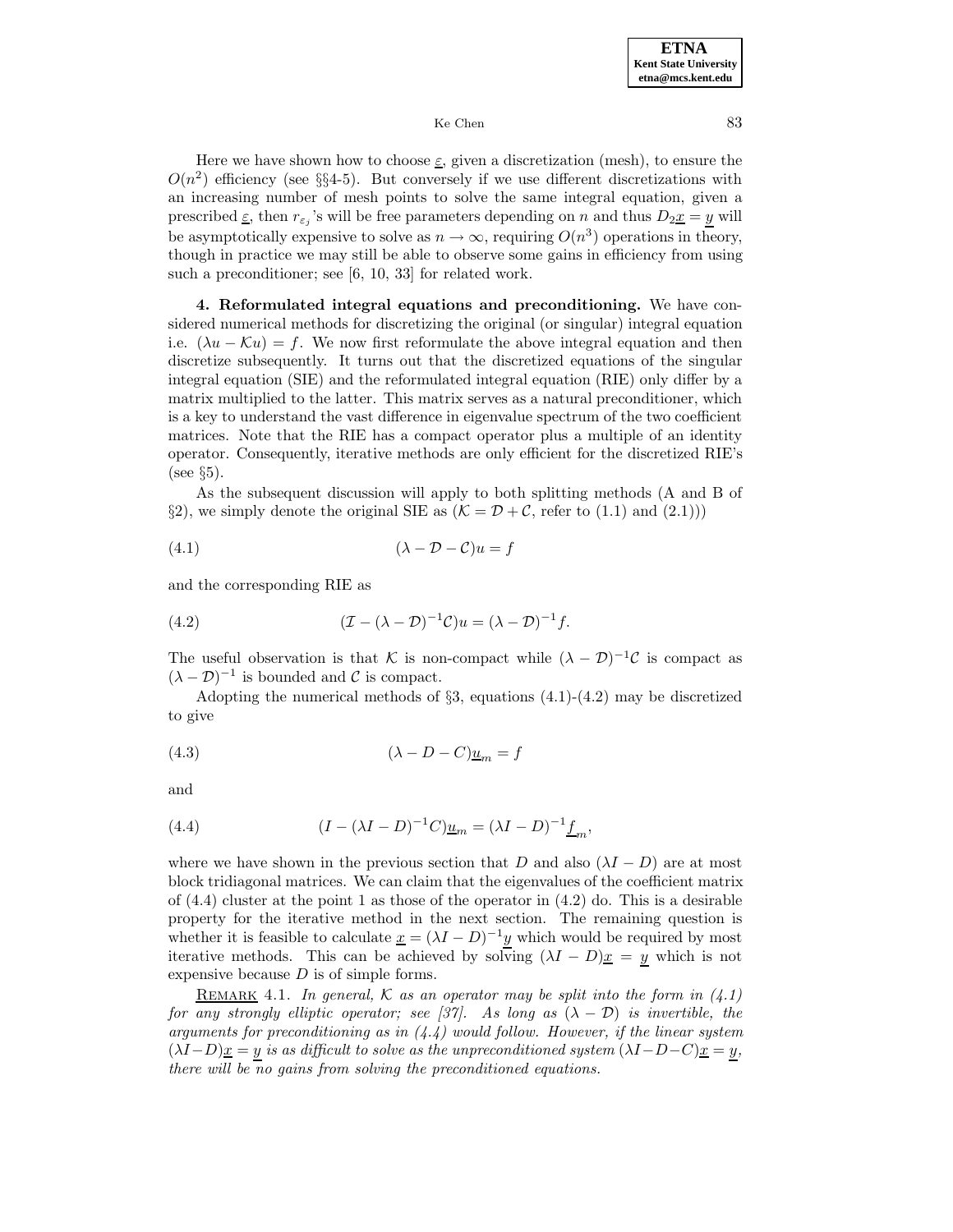**5. The conjugate gradient method for compact operator equations.** We now proceed to seek the solution of the discretized non-compact equation (4.3) by solving the preconditioned equation (4.4). For this kind of compact operator equations, the conjugate gradient (CG) method can be seen to be efficient from these theoretical results :

- For a linear system  $A_x = b$  with a symmetric positive definite (SPD) matrix A of size  $n \times n$ , the conjugate gradient method starts with an initial guess  $x_0$  and generates a sequence of approximations  $x_1, x_2, \cdots$ . Then there exists a correspondence between generating the i-th approximation and fitting a  $i$ -th degree polynomial at all eigenvalues of  $A$  with the minimal error in the weighted and discrete  $L_2$ -norm; see [24, 7]. Therefore if most eigenvalues of A are clustered at one point, only a few CG iterations will be needed to obtain a required numerical solution.
- Following the above result, let  $[\alpha, \beta]$  be a small interval containing most of the eigenvalues of  $A$  and  $t$  be the small number of eigenvalues which are outside [ $\alpha, \beta$ ]. Then it can be shown that after  $i + t^*$  CG iterations (for some  $t^* \geq t$ ), the energy norm of the solution is given by

(5.1) 
$$
E(\underline{x}_{i+t^*}) \le 4\left(\frac{\sqrt{C}-1}{\sqrt{C}+1}\right)^{2i} E(\underline{x}_0),
$$
 for  $i = 1, 2, \dots$ ,

where  $C = \beta/\alpha$  is the pseudo-condition number in 2-norm and  $E(\underline{x}) = (\underline{x} (\underline{x}^*)^T A(\underline{x} - \underline{x}^*)$  with  $\underline{x}^*$  denoting the true solution  $A^{-1}\underline{b}$ ; see [2].

• When applied directly to an operator equation  $\mathcal{A}x = b$  in the Hilbert space where  $\mathcal{A} = \lambda \mathcal{I} + \Lambda$  is positive definite and  $\Lambda$  is a compact operator, the CG method shows super-linear convergence. For the CG sequence, define the error by  $e_i = x - x_i$ . Then we have the following super-linear convergence result, see [38],

(5.2) 
$$
||e_i|| \le (c_i)^i ||e_0||
$$
 and  $\lim_{i \to \infty} c_i = 0$ .

Equation (4.4) is in general unsymmetric. We shall apply the CG method to the associated normal equations, i.e.,

$$
(5.3) \t\t AA^*y = b,
$$

where '\*' denotes the conjugate transpose (or transpose in the real case),  $A = (I (\lambda I-D)^{-1}C$ ) and  $\underline{b}=(\lambda I-\overline{D})^{-1}\underline{f}_m$ . Then the solution to (4.4) is given by  $\underline{u}_m=\overline{A^*}\underline{y}$ . A detailed description of the algorithm may be found in [10]. We shall use the diagonal matrix in (5.3) to scale the matrix before applying the CG method.

REMARK 5.1. The use of normal equations is generally not recommended for solving unsymmetric systems but for systems from integral equations, this approach has been found to to be feasible; see [2]. The reason is that for systems from these compact integral operator equations, the condition number (and hence that of the normal equation) has been found to be generally small. For a discussion of a bi-conjugate gradient type method for iterative solution of nonsymmetric linear systems of equations; see [35] and the references therein.

**6. Numerical examples.** We describe the application of the splitting methods to three examples. All examples are singular integral equations of Cauchy type. An example of solving the hypersingular type integral equation may be found in [3].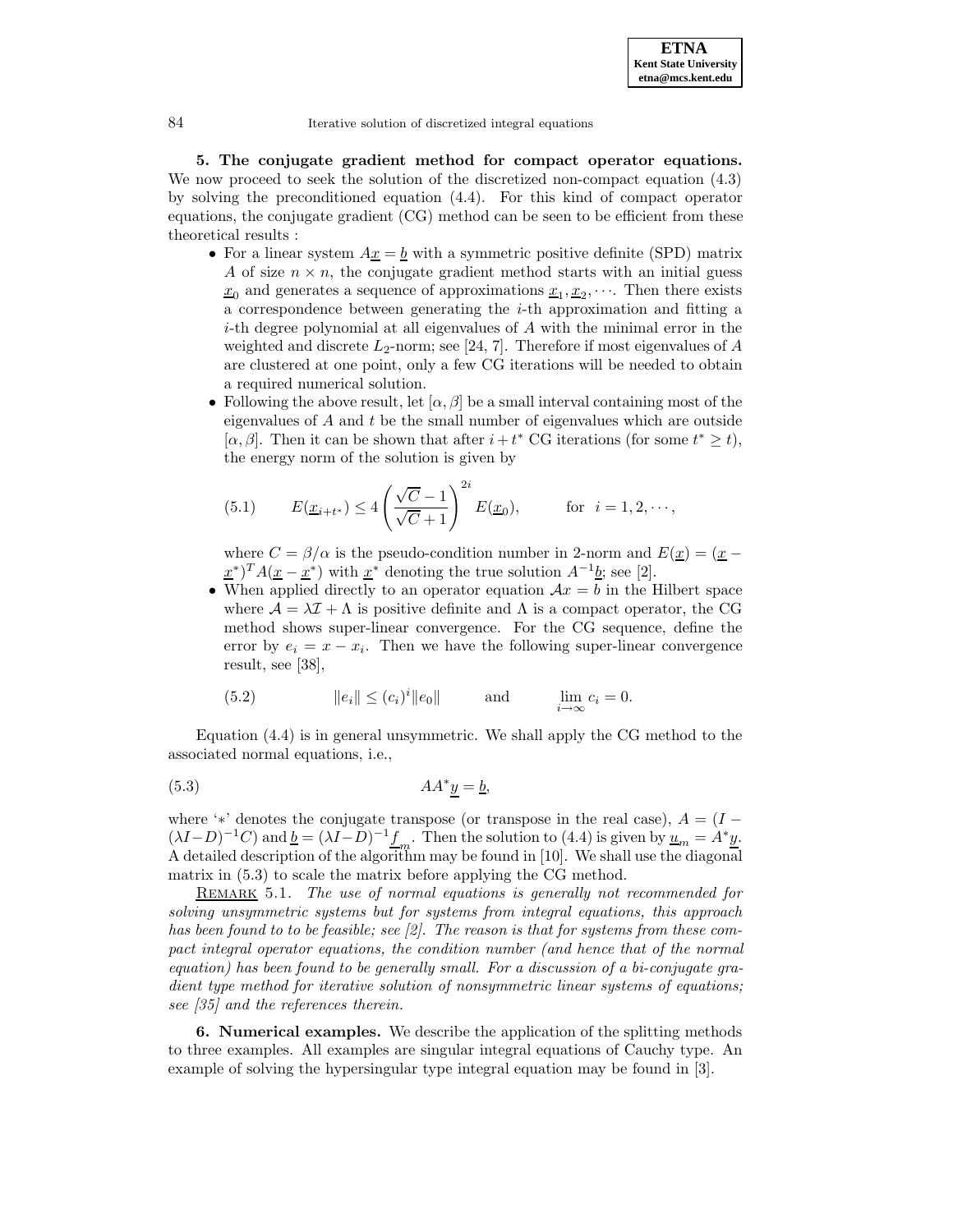The numerical solution of the system of singular integral equations (SIE's) of the Cauchy type

(6.1) 
$$
\frac{1}{\pi} \int_{-1}^{1} \sum_{j=1}^{M} a_{i,j} \phi_j(t) \frac{dt}{t-x} + \int_{-1}^{1} \sum_{j=1}^{M} k_{i,j} \phi_j(t) dt = g_i(t),
$$

where  $x \in (-1, 1)$  and  $i = 1, \dots, M$  has been considered by a number of authors; see [16, 22, 18, 36] among others. As is known, the solution  $\phi_i(t)$  of (6.1) is singular at  $t = \pm 1$ , and the singular behaviour is characterized by its fundamental solutions

(6.2) 
$$
R_j(t) = (1+t)^{\alpha - \frac{1}{2}}(1-t)^{\beta - \frac{1}{2}},
$$

where  $\alpha, \beta = 0, \pm 1; \ \alpha - \frac{1}{2}, \beta - \frac{1}{2} \in (-1, 1)$ , and the *index* of the SIE is  $\kappa = -(\alpha + \beta) =$  $\pm 1$ . For  $\kappa = 1$ , the solution of (6.1) is only unique if the following conditions are satisfied

(6.3) 
$$
\int_{-1}^{1} \phi_j(t) dt = C_j, \qquad j = 1, \cdots, M,
$$

for fixed constants  $C_1, \dots, C_M$ ; see [29] for a general theory.

Let us consider the following SIE of case  $\kappa = 1$ ,

(6.4) 
$$
\begin{cases} \frac{1}{\pi} \int_{-1}^{1} \frac{w(t)\phi(t)}{t-x} dt + \int_{-1}^{1} w(t)k(t,x)\phi(t) dt = f(x), & x \in (-1,1), \\ \frac{1}{\pi} \int_{-1}^{1} w(t)\phi(t) dt = C, \end{cases}
$$

where  $w(t) = (1 - t^2)^{-1/2}$ . For the Nyström method, we use the Gauss-Chebyshev quadrature for a function  $q$ , defined by

(6.5) 
$$
\frac{1}{\pi} \int_{-1}^{1} w(t)g(t)dt = \frac{1}{m} \sum_{i=1}^{m} g(t_i) \text{ where } t_i = \cos \frac{2i-1}{2m} \pi.
$$

When applying (6.5) to the Cauchy singular integral in (6.4), we have

(6.6) 
$$
\frac{1}{\pi} \int_{-1}^{1} \frac{\phi(t)}{t - x} dt = \frac{1}{m} \sum_{i=1}^{m} \frac{\phi(t_i)}{t_i - x} + \frac{U_{m-1}(x)}{T_m(x)},
$$

where  $x \neq t_i$ ,  $i = 1, \dots, m$ , and  $U_{m-1}$  is the  $(m-1)$ -th order Chebyshev polynomial of the second kind, while  $T_m$  is the m-th order of the first kind; see [23]. Now choose as collocation points the roots of  $U_{m-1}$ , i.e.,  $x = u_j = \cos \frac{j}{m} \pi$  for  $j = 1, \dots, m-1$ . Then (6.4) may be discretized as

(6.7) 
$$
\begin{cases} \frac{1}{m} \sum_{i=1}^{m} \frac{\phi(t_i)}{t_i - u_j} dt + \frac{\pi}{m} \sum_{i=1}^{m} k(t_i, u_j) \phi(t_i) dt = f(u_j), \text{ for } j = 1, \dots, m-1, \\ \frac{1}{m} \sum_{i=1}^{m} \phi(t_i) dt = C, \end{cases}
$$

see also [16, 22]. We solve the above system using the methods of §4-5.

To first make use of the results of §3, we define the partition  $P<sup>m</sup>$  of  $[-1,1]$  based on  $-1 = u_0 < u_1 < \cdots < u_{m-1} < u_m = 1$  for  $u_j = \cos \frac{j}{m} \pi$   $(j = 0, 1, \dots, m)$ . We then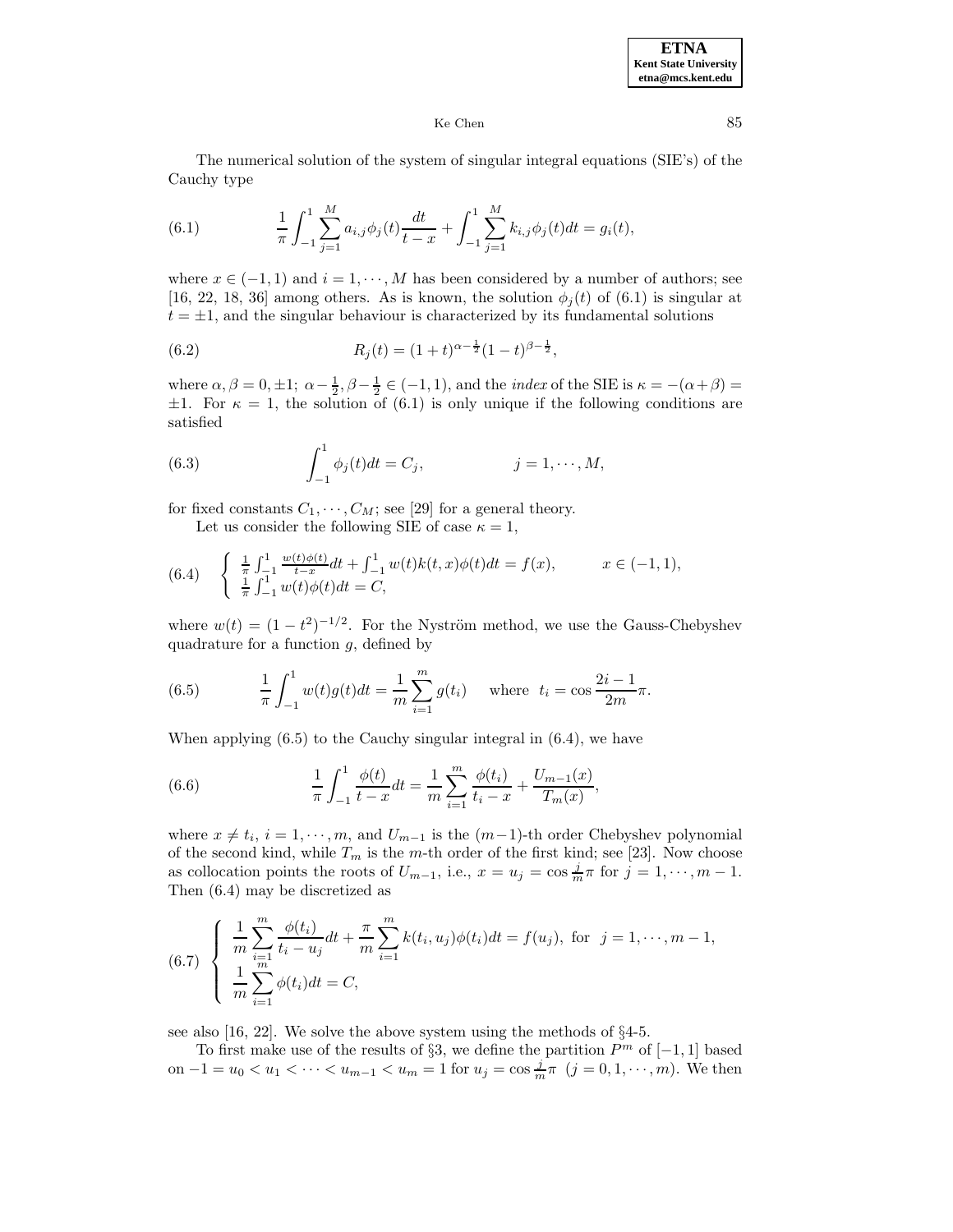

modify the partition  $P^m$  to produce  $P_{\underline{\varepsilon}}^m$  by introducing  $\varepsilon_j = \min\left(\frac{u_j-t_j}{100}, \frac{t_{j+1}-u_j}{100}\right)$ for  $j = 1, \dots, m - 1$  so that we have  $r_{\varepsilon_1} = \dots = r_{\varepsilon_{m-1}} = 0$  while  $r = 1$ . Thus, with  $\{t_j\}$  as nodal points, and since  $u_{j-1} < t_j < u_j$ , the block matrix in (3.14) becomes a simple diagonal matrix of size  $m \times m$  and is given by

(6.8) 
$$
D_2 = \frac{1}{m} \begin{pmatrix} \frac{1}{t_1 - u_1} & & \frac{1}{t_1 - u_1} & & \cdots & \frac{1}{t_1 - u_1} & & \cdots & \frac{1}{t_1 - u_1} & & 1 \end{pmatrix}.
$$

We now demonstrate the effectiveness of the preconditioner  $D_2$  for three examples.

**Example 1.**

(6.9) 
$$
\begin{cases} \frac{1}{\pi} \int_{-1}^{1} \frac{w(t)\phi(t)}{t-x} dt = 0, & x \in (-1,1), \\ \frac{1}{\pi} \int_{-1}^{1} w(t)\phi(t) dt = 1, \end{cases}
$$

which has the exact solution  $\phi(x) = 1$ ; see [36].

**Example 2.**

(6.10) 
$$
\begin{cases} \frac{1}{\pi} \int_{-1}^{1} \frac{w(t)\phi(t)}{t-x} dt = U_7(x), & x \in (-1,1), \\ \frac{1}{\pi} \int_{-1}^{1} w(t)\phi(t) dt = 0, \end{cases}
$$

which has the exact solution  $\phi(x) = T_8(x)$  with  $T_8$  and  $U_7$  being Chebyshev polynomials of orders 8 and 7 respectively; see [36].

**Example 3.**

$$
(6.11) \begin{cases} \frac{1}{\pi} \int_{-1}^{1} \frac{w(t)\phi(t)}{t-x} dt + \int_{-1}^{1} \frac{(t^2 - x^2)^2}{t^2 + x^2} w(t) \phi(t) dt = f(x), & x \in (-1, 1), \\ \frac{1}{\pi} \int_{-1}^{1} w(t) \phi(t) dt = 0, & \end{cases}
$$

which has the exact solution  $\phi(x) = x|x|$ ; see [12].

Tables 6.1-6.3 show the numerical results. We compare the performance of the preconditioned conjugate gradient method (PCGM) with the unpreconditioned version (CGM). The tests are carried on a SUN-10 and CPU times are shown, together with iteration steps required to reduce the residual error to below  $10^{-10}$  and the numerical solution error. This error refers to the root mean square (RMS) error of the computed solution against the exact solution at all nodal points. Let  $E_n$  be such an error obtained for the numerical solution by applying Gaussian elimination to (6.7). Then  $E_n$  may be considered as a measure of the discretization error.

Further we have re-computed all cases by iterating until the residual error is of the same magnitude as the discretization error. In Tables 6.1-6.3, the preconditioned conjugate gradient method and the unpreconditioned version with such a stopping criterion are respectively denoted as  $PCGM^*$  and  $CGM^*$ ; see [31] for an earlier use of this kind of stopping criteria.

From Tables 6.1-6.3 with all three examples, we can clearly see the dramatic improvements achieved with the PCGM in terms of fast convergence. In the first two examples, the analytical solutions are simple, and we do not need to use large values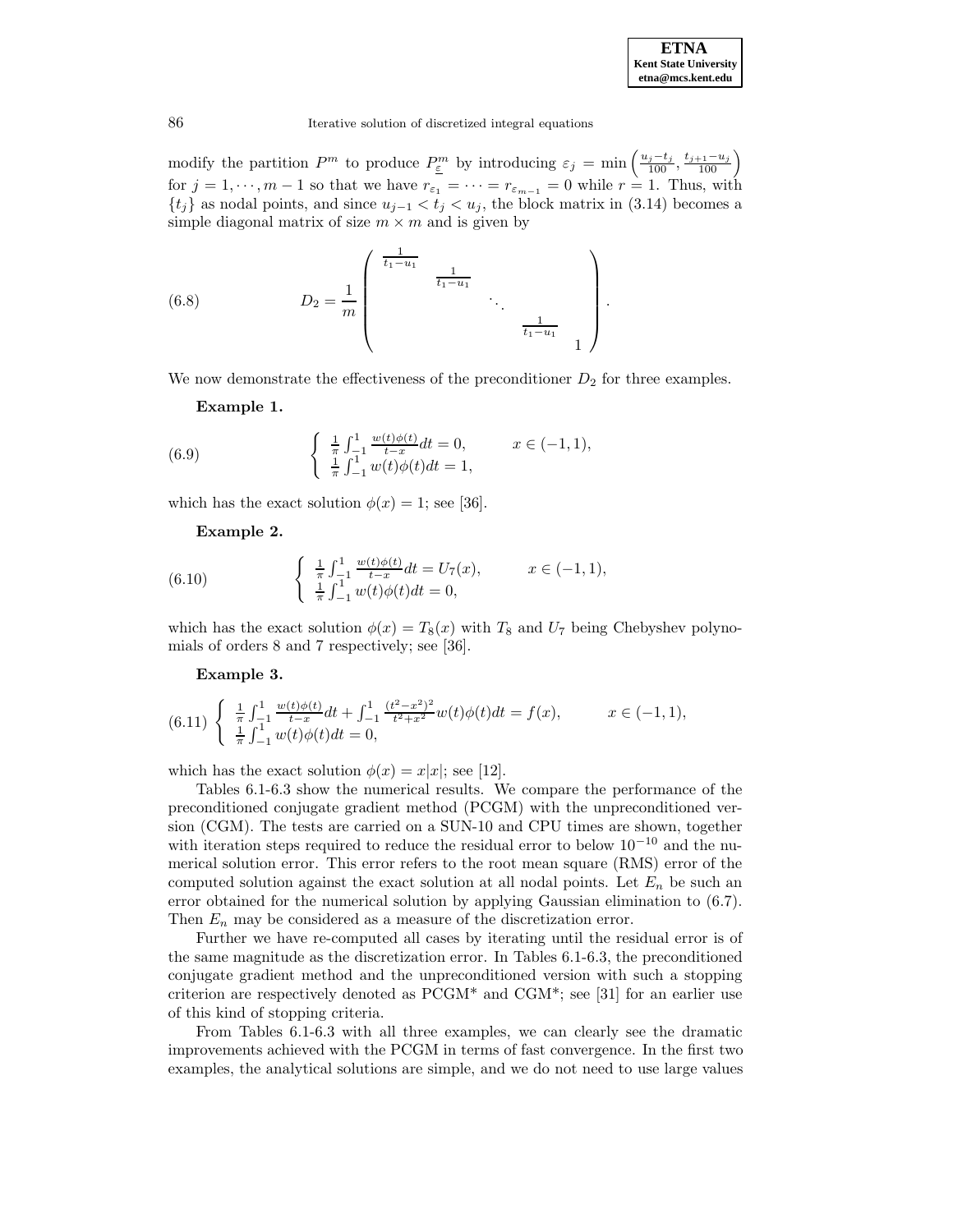| Numerical<br>Method | CGM<br><b>Steps</b> | $CGM^*$<br><b>Steps</b> | <b>PCGM</b><br><b>Steps</b> | $PCGM^*$<br><b>Steps</b> |
|---------------------|---------------------|-------------------------|-----------------------------|--------------------------|
| $m = 20$            | 10                  | 10                      | 3                           |                          |
| $m = 40$            | 16                  | 20                      | 3                           | റ                        |
| $m = 80$            | 29                  | 38                      | З                           |                          |
| $m = 160$           | 49                  | 72                      | 3                           |                          |
| $m = 320$           | 90                  | 144                     | 3                           |                          |
| $m = 640$           | 175                 | 299                     | 3                           |                          |

### TABLE  $6.1$  $Example 1 - Convergence results$

TABLE  $6.2$ Example 2 — Convergence results

| Numerical<br>Method | <b>CGM</b><br><b>Steps</b> | $CGM^*$<br><b>Steps</b> | <b>PCGM</b><br><b>Steps</b> | $\overline{PCGM}^*$<br><b>Steps</b> |
|---------------------|----------------------------|-------------------------|-----------------------------|-------------------------------------|
| $m = 20$            | 13                         | 12                      |                             |                                     |
| $m = 40$            | 28                         | 23                      | 3                           |                                     |
| $m = 80$            | 61                         | 43                      | 3                           |                                     |
| $m = 160$           | 119                        | 72                      | 3                           | 3                                   |
| $m = 320$           | 224                        | 128                     | 3                           |                                     |
| $m = 640$           | 441                        | 239                     | 3                           |                                     |

of m in order to get very accurate results. The measured errors are small for all cases in these two examples.

REMARK 6.1. In separate experiments, we have tried to use the simple Gauss-Seidel iterations to solve the linear system of  $(6.7)$  but observed no convergence in the cases tested. To present the problem from an algebraic point of view, we show below a typical coefficient matrix for Example 3 (with  $m = 6$ )

|     |         |       |         |                      | $10.0 -6.3 -1.6 -0.9 -0.6 -0.5$ |
|-----|---------|-------|---------|----------------------|---------------------------------|
| 2.1 | 4.8     |       |         | $-4.1$ $-1.3$ $-0.8$ | $-0.7$                          |
| 1.0 |         |       |         |                      | 1.4 $3.9 -3.9 -1.4 -1.0$        |
| 0.7 | 0.8     | - 1.3 |         | $4.1 -4.8$           | $^{-2.1}$                       |
| 0.5 | $0.6\,$ | 0.9   | $1.6\,$ | $6.3\,$              | $-10.0$                         |
|     | 1.0     | 1.0   | 1.0     | 1.0                  | -1.0                            |

,

which can be seen not to be diagonally dominant. The eigenvalues of the preconditioned coefficient matrix cluster at 1.

**7. Singular boundary integral equations.** When the singular integral equation of the form (1.1) is obtained from boundary integral equation (BIE), the two operators  $\mathcal{K}_{1,m}$  and  $\mathcal{K}_{m,1}$  are singular and not compact because  $u(a) = u(b)$  and the kernel function  $k(s,t)$  for both these operators is singular; see §2 and (2.1). Therefore, the operator splitting methods of §2 must be modified accordingly to (for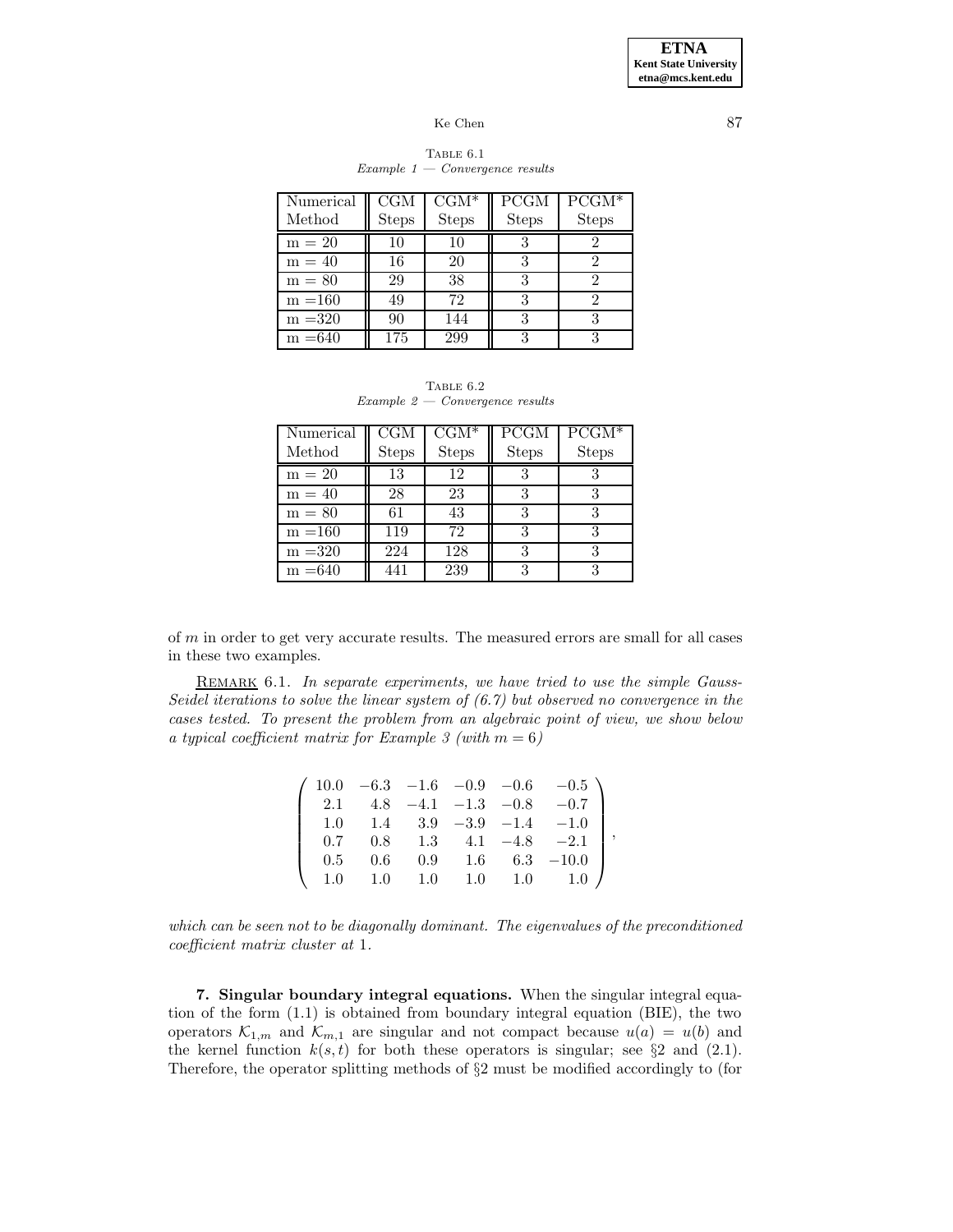|  | TABLE 6.3                         |  |
|--|-----------------------------------|--|
|  | $Example 3 - Convergence results$ |  |

| Numerical | CGM          |            |            | $CGM*$       | <b>PCGM</b>  |            |          | $PCGM*$      |
|-----------|--------------|------------|------------|--------------|--------------|------------|----------|--------------|
| Method    | <b>Steps</b> | CPU        | Error      | <b>Steps</b> | <b>Steps</b> | CPU        | Error    | <b>Steps</b> |
| $m = 20$  | 12           | $4.0E-2$   | $1.5E-4$   | 16           | 3            | $2.0E-2$   | $1.5E-5$ |              |
| $m = 40$  | 29           | $4.1E-1$   | $2.6E-5$   | 33           | 3            | $4.0E-2$   | $2.6E-5$ |              |
| $m = 80$  | 53           | $3.2E+0$   | $4.7E-6$   | 72           | 3            | $1.8E-1$   | $4.7E-6$ |              |
| $m = 160$ | 101          | $2.6E+1$   | $8.2E - 7$ | 141          | 3            | $7.8E-1$   | $8.2E-7$ |              |
| $m = 320$ | 186          | $1.7E + 2$ | $1.5E-7$   | 267          | 3            | $3.5E+0$   | $1.5E-7$ |              |
| $m = 640$ | 356          | $1.3E + 3$ | $3.1E-8$   | 501          | 3            | $1.4E + 1$ | $3.1E-8$ |              |

$$
\mathcal{K}=\bar{\mathcal{D}}_1+\bar{\mathcal{C}}_1=\bar{\mathcal{D}}_2+\bar{\mathcal{C}}_2)
$$

(7.1) 
$$
\bar{\mathcal{D}}_1 = \begin{pmatrix} \mathcal{K}_{1,1} & \mathcal{K}_{1,2} & \mathcal{K}_{1,m} \\ \mathcal{K}_{2,1} & \mathcal{K}_{2,2} & \cdots & \cdots & \mathcal{K}_{m-1,m} \\ \vdots & \vdots & \ddots & \vdots \\ \mathcal{K}_{m,1} & \mathcal{K}_{m,m-1} & \mathcal{K}_{m,m} \end{pmatrix}
$$
 Method A

and

(7.2) 
$$
\bar{\mathcal{D}}_2 = \begin{pmatrix} \mathcal{K}_{\varepsilon_0,\varepsilon_0} & \mathcal{K}_{\varepsilon_0,1} & \mathcal{K}_{\varepsilon_0,\varepsilon_m} \\ \mathcal{K}_{1,\varepsilon_0} & \mathcal{K}_{1,1} & \cdots & \mathcal{K}_{m,\varepsilon_m} \\ \vdots & \vdots & \ddots & \vdots \\ \mathcal{K}_{\varepsilon_m,\varepsilon_0} & \mathcal{K}_{\varepsilon_m,m} & \mathcal{K}_{\varepsilon_m,\varepsilon_m} \end{pmatrix}
$$
 Method B

where for the latter method

$$
(7.3) \mathcal{K} = \begin{pmatrix} \mathcal{K}_{\varepsilon_{0},\varepsilon_{0}} & \mathcal{K}_{\varepsilon_{0},\varepsilon_{1}} & \mathcal{K}_{\varepsilon_{0},\varepsilon_{1}} & \mathcal{K}_{\varepsilon_{0},\varepsilon_{m}} & \mathcal{K}_{\varepsilon_{0},\varepsilon_{m}} & \mathcal{K}_{\varepsilon_{0},\varepsilon_{m}} \\ \mathcal{K}_{1,\varepsilon_{0}} & \mathcal{K}_{1,1} & \mathcal{K}_{1,\varepsilon_{1}} & \mathcal{K}_{1,2} & \cdots & \mathcal{K}_{1,\varepsilon_{m-1}} & \mathcal{K}_{1,m} & \mathcal{K}_{1,\varepsilon_{m}} \\ \mathcal{K}_{\varepsilon_{1},\varepsilon_{0}} & \mathcal{K}_{\varepsilon_{1},1} & \mathcal{K}_{\varepsilon_{1},\varepsilon_{1}} & \mathcal{K}_{\varepsilon_{1},2} & \cdots & \mathcal{K}_{\varepsilon_{1},\varepsilon_{m-1}} & \mathcal{K}_{\varepsilon_{1},\varepsilon_{1}} & \mathcal{K}_{\varepsilon_{1},\varepsilon_{m}} \\ \mathcal{K}_{2,\varepsilon_{0}} & \mathcal{K}_{2,1} & \mathcal{K}_{2,\varepsilon_{1}} & \mathcal{K}_{2,2} & \cdots & \mathcal{K}_{2,\varepsilon_{m-1}} & \mathcal{K}_{2,m} & \mathcal{K}_{2,\varepsilon_{m}} \\ \vdots & \vdots & \vdots & \vdots & \ddots & \vdots & \vdots & \vdots \\ \mathcal{K}_{m,\varepsilon_{0}} & \mathcal{K}_{m,1} & \mathcal{K}_{m,\varepsilon_{1}} & \mathcal{K}_{m,2} & \cdots & \mathcal{K}_{m,\varepsilon_{m-1}} & \mathcal{K}_{m,m} & \mathcal{K}_{m,\varepsilon_{m}} \\ \mathcal{K}_{\varepsilon_{m},\varepsilon_{0}} & \mathcal{K}_{\varepsilon_{m},1} & \mathcal{K}_{\varepsilon_{m},\varepsilon_{1}} & \mathcal{K}_{\varepsilon_{m},2} & \cdots & \mathcal{K}_{\varepsilon_{m,\varepsilon_{m-1}}} & \mathcal{K}_{\varepsilon_{m,m}} & \mathcal{K}_{\varepsilon_{m,\varepsilon_{m}}} \end{pmatrix}.
$$

With either splitting, the discretization using numerical methods of §3 yields a linear system with coefficient matrices of quasi-triangular structure similar to (7.1) and (7.2). Our results relating to preconditioning carry over to the present problem, but there remains the important and technical question of how to solve such linear systems with quasi-triangular structures by direct methods; see [14]. We are presently studying this issue. To illustrate the problem, let us consider the model problem of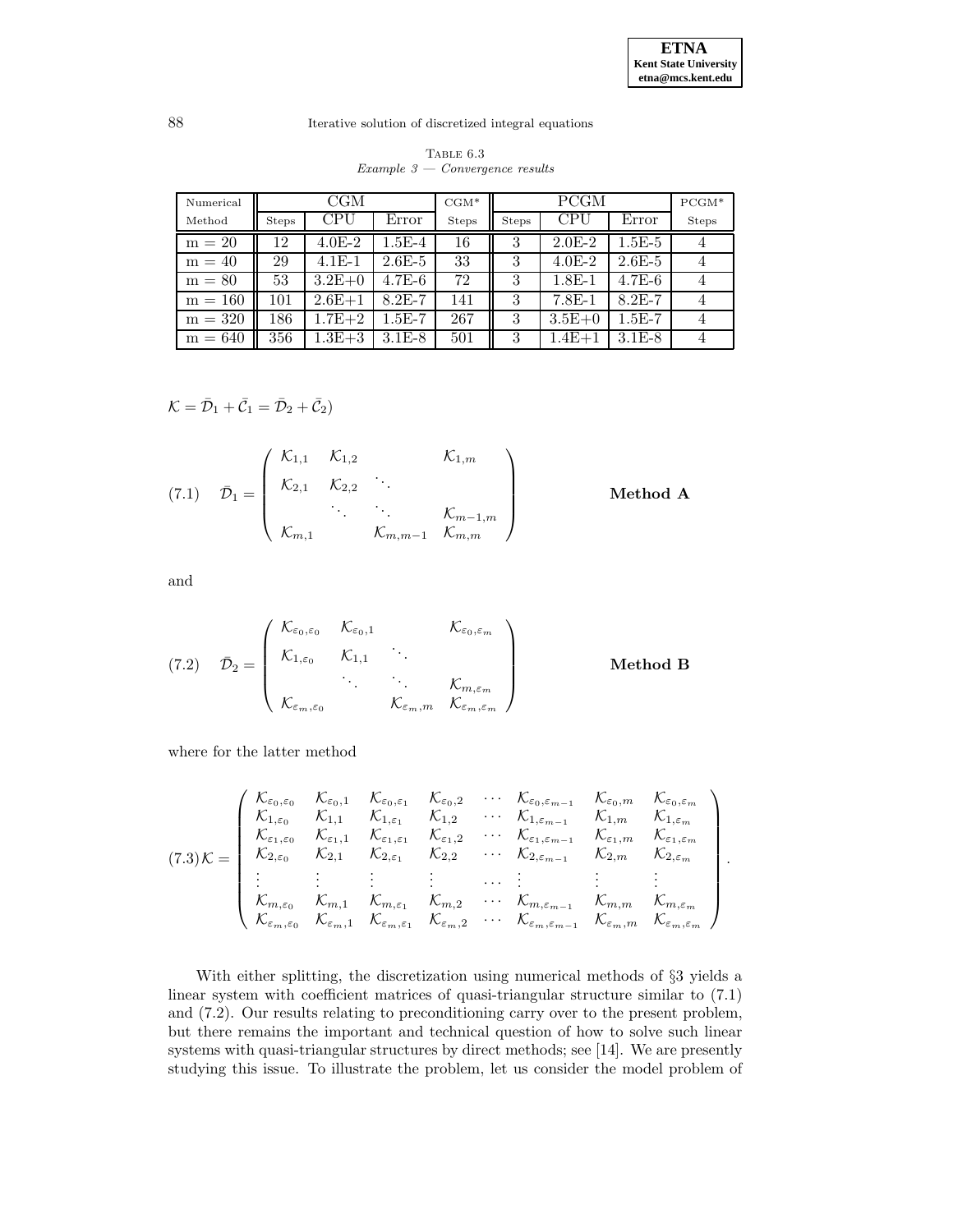solving  $A\underline{x} = \underline{b}$ , where A is is a  $8 \times 8$  quasi-triangular matrix given by

 $A =$  $\left( \begin{array}{ccc} \times & \times \end{array} \right)$   $\times$   $\times$   $\times$   $\times$  $\times$   $\times$   $\times$  $\times$   $\times$   $\times$  $\times$   $\times$   $\times$  $\times$   $\times$   $\times$  $\times$   $\times$   $\times$  $\times$   $\times$   $\times$   $\times$  $\setminus$  $\overline{\phantom{a}}$ .

The undirected graph for characterizing the sparsity of  $A$  is a closed loop which gives the natural ordering (1 2 3 4 5 6 7 8) for the 8 nodes. Employing the symmetric reverse Cuthill-McKee (RCM) gives the new ordering (1 8 2 7 3 6 4 5) for the nodes by which we can permute matrix A into  $\overline{A}$  given by

A¯ = ××× ×× × ××× ××× ××× ××× × ×× ××× 

.

Since  $\bar{A}$  is now a block triangular matrix, it is not difficult to carry out the direct solution of  $A\bar{x} = b$ .

REMARK 7.1. For the case of boundary integral equations with a fixed point singularity, i.e., equation (1.1) is singular at  $t = a$  and b only, a related approach to Method A has been discussed in [33]. In terms of our notation, we first write (compare to  $(2.6)-(2.7)$ , for  $s \in I_i$ ,

$$
(7.4)\quad (\mathcal{K}u)(s) = \int_{s_0}^{s_1} k(s,t)u(t)dt + \int_{s_1}^{s_{m-1}} k(s,t)u(t)dt + \int_{s_{m-1}}^{s_m} k(s,t)u(t)dt,
$$

or, for any  $s \in [a, b]$ ,

(7.5) 
$$
\mathcal{K}u = \begin{pmatrix} \mathcal{K}_{1,1} & \mathcal{K}_{1,2} & \mathcal{K}_{1,m} \\ \mathcal{K}_{2,1} & \mathcal{K}_{2,2} & \mathcal{K}_{2,m} \\ \mathcal{K}_{m,1} & \mathcal{K}_{m,2} & \mathcal{K}_{m,m} \end{pmatrix} \begin{pmatrix} u_1 \\ u_2 \\ u_m \end{pmatrix},
$$

where  $u_1, u_2$  and  $u_m$  are restrictions of  $u \in C[a, b]$  in  $I_1 = [s_0, s_1), I_2 = [s_1, s_{m-1}),$ and  $I_m = [s_{m-1}, s_m]$  respectively. Then the proposed splitting is simply

$$
(\mathbf{7.6})\qquad \qquad \mathcal{K}=\mathcal{D}_0+\mathcal{C}_0,
$$

where

$$
\mathcal{D}_0 = \left(\begin{array}{cccc} \mathcal{K}_{1,1} & 0 & \mathcal{K}_{1,m} \\ \mathcal{K}_{2,1} & 0 & \mathcal{K}_{2,m} \\ \mathcal{K}_{m,1} & 0 & \mathcal{K}_{m,m} \end{array}\right) \qquad \text{and} \qquad \mathcal{C}_0 = \mathcal{K} - \mathcal{D}_0,
$$

because in (7.5) only  $K_{1,2}$ ,  $K_{2,2}$  and  $K_{m,2}$  are compact operators. If the problem has *additionally a 'moving' singularity at*  $t = s$  *as in (2.3), then a suitable splitting is given by (7.1)*.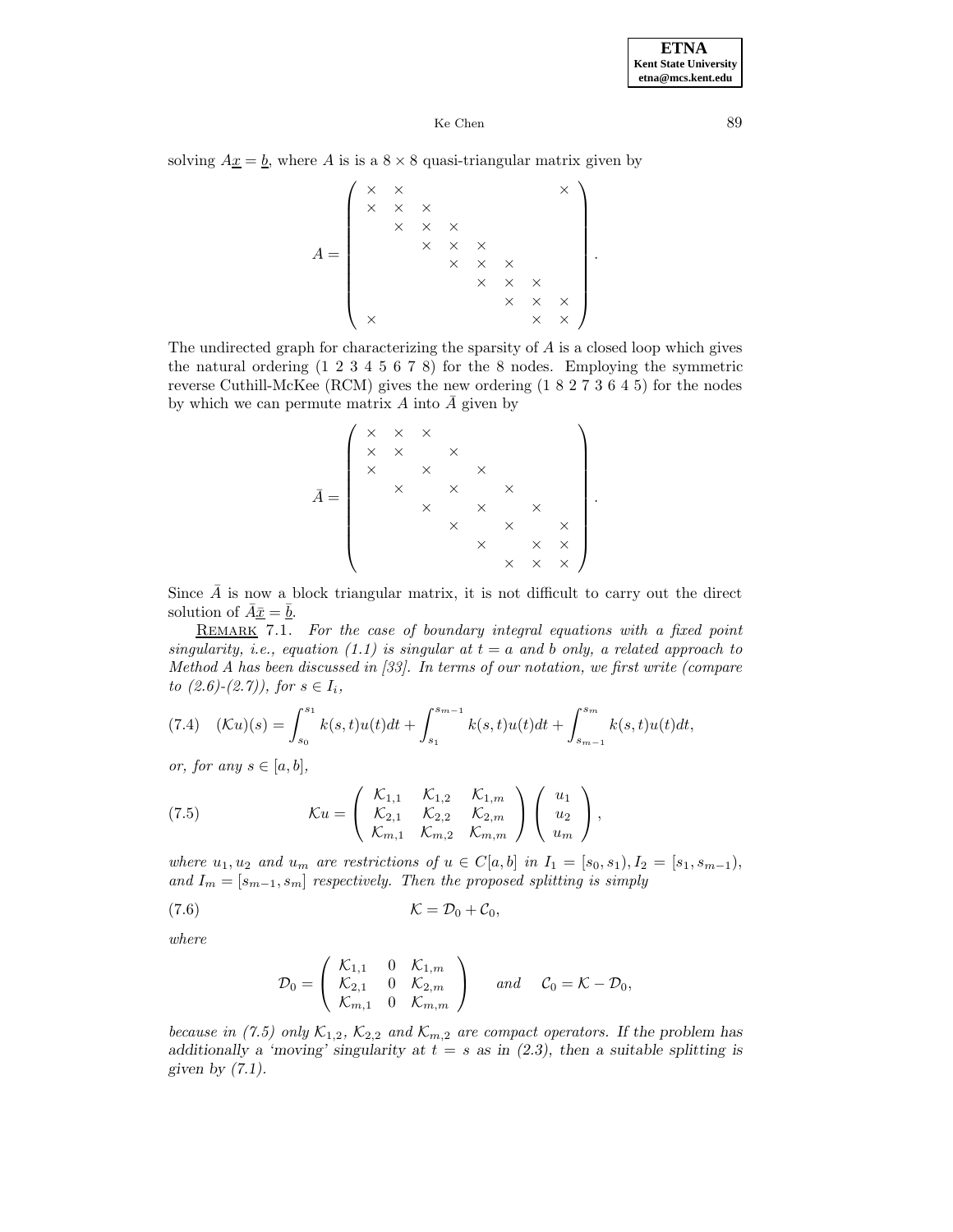

**8. Conclusions and future work.** We have considered the numerical solution of singular integral equations and demonstrated that iterative methods can be made efficient by an appropriate use of preconditioning. The essential idea is to first split the singular integral operator into a bounded part and a compact part, and then reformulate the integral equation so that, essentially, it is a compact perturbation of the identity. The preconditioning matrix is formed from contributions of the bounded part after discretizations and is shown to be at most a block tridiagonal matrix. Numerical experiments of solving Cauchy singular integral equations show that the proposed method is very effective.

Our method is not readily applicable to 'global' methods such as the Galerkin and spectral type methods. The problem is that preconditioners will be too expensive to work with in such cases. For singular boundary integral equations, more experiments are needed to test the viability of the proposed method. Further generalizations and experiments of the proposed approach are in progress.

**9. Acknowledgement.** The author wishes to thank the referee for making several constructive comments.

#### REFERENCES

- [1] S. Amini, P. J. Harris and D. Wilton, *Coupled boundary and finite element methods for the* solution of the dynamic fluid-structure interaction problem, Lecture Notes in Engineering, vol. 77, Springer-Verlag, 1992.
- [2] S. Amini and K. Chen, Conjugate gradient method for second kind integral equations applications to the exterior acoustic problem, Engng. Anal. Boundary Elements, 6 (1989), pp. 72-77.
- [3] S. Amini, K. Chen and P. J. Harris, Iterative solution of the boundary element equations for the exterior acoustic problem, ASME J. Vib. Acous., 112 (1990), pp. 257-262.
- [4] K. E. Atkinson, A Survey of Numerical Methods for the Solution of Fredholm Integral Equations of the Second Kind, SIAM, Philadelphia, 1976.
- [5] K. E. Atkinson, A survey of boundary integral equation methods for the numerical solution of Laplace's equation in three dimensions, in Numerical Solution of Integral Equations, M. Goldberg, ed., Plenum Press, 1990.
- [6] K. E. Atkinson and I. G. Graham, Iterative solution of linear systems arising from the boundary integral methods, SIAM J. Sci. Stat. Comp., 13 (1992), pp. 694-722.
- [7] O. Axelsson and V. A. Barker, Finite Element Solution of Boundary Value Problems, Academic Press, Orlando, 1984.
- [8] C. T. H. Baker, The Numerical Treatment of Integral Equations, Clarendon Press, Oxford, 1977.
- [9] A. J. Burton, Numerical solution of acoustic radiation problems, NPL contract Report OC5/535, Teddington, Middlesex, England, 1976.
- [10] K. Chen, Conjugate gradient methods for the solution of boundary integral equations on a piecewise smooth boundary, J. Comput. Phys., 97 (1991), pp. 127-143.
- [11] K. Chen and S. Amini, Numerical analysis of boundary integral solution of the Helmholtz equation in domains with non-smooth boundaries, IMA J. Numer. Anal., 13 (1993), pp. 43-66.
- [12] J. A. Cuminato, On the uniform convergence of a collocation method for a class of singular integral equations, BIT, 27 (1987), pp. 190-202.
- [13] L. M. Delves and J. L. Mohammed, Computational Methods for Integral Equations, Cambridge University Press, 1985.
- [14] I. S. Duff, A. M. Erisman and J. Reid, Direct Methods for Sparse Matrices, Clarendon Press, Oxford, 1986.
- [15] D. Elliott, An asymptotic analysis of two algorithms for certain Hadamard finite-part integrals, IMA J. Numer. Anal., 13 (1993), pp 445-462.
- [16] F. Erdogan and G. D. Gupta, On the numerical solution of singular integral equations, Q. Appl. Math., 30 (1972), pp. 525-534.
- [17] F. D. Gakov, Boundary Value Problems, Pergamon Press, Oxford, 1966.